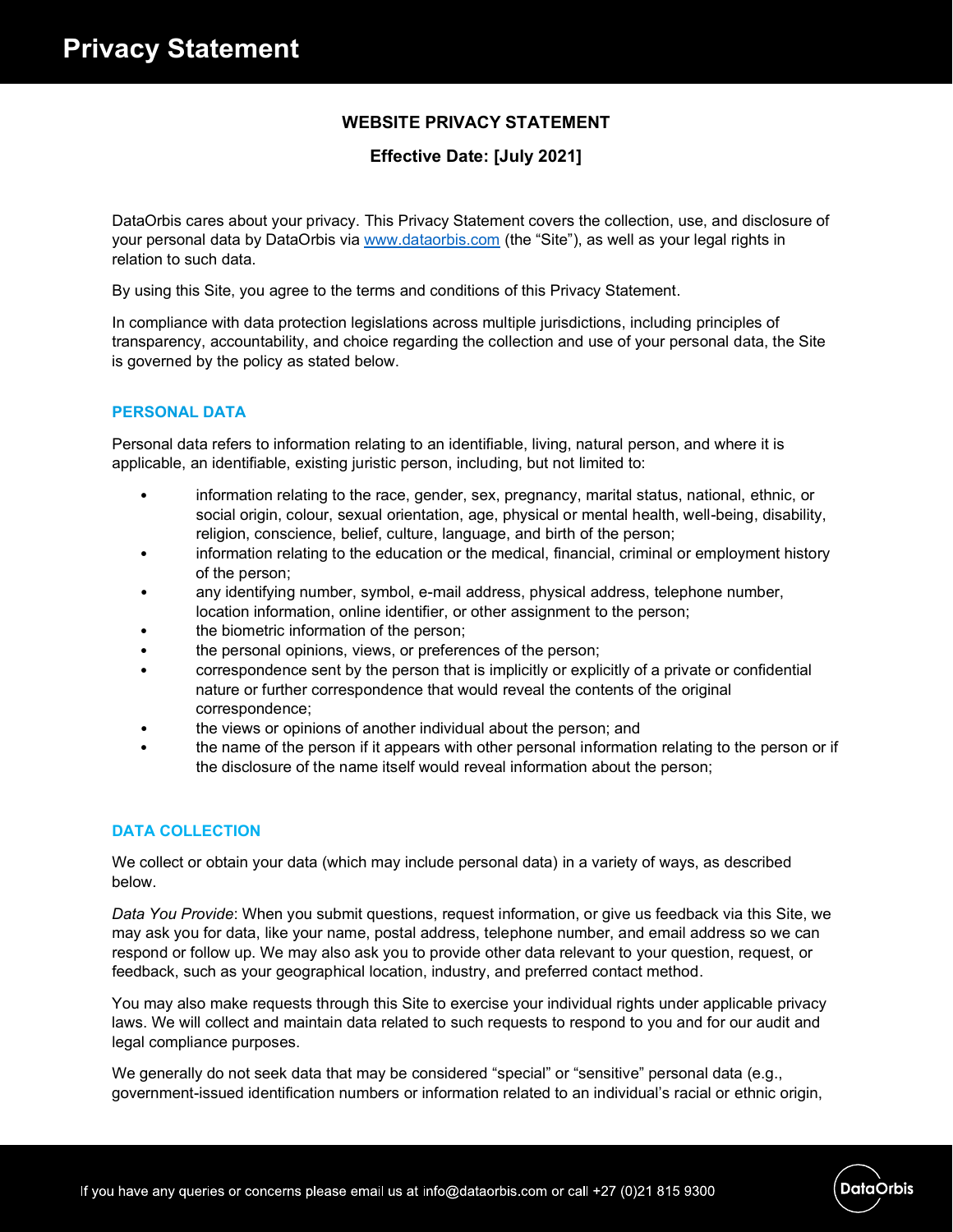political opinions, religious or other beliefs, health, criminal background, or trade union membership) from visitors of this Site, and we ask that you do not provide such data. If we specifically require "special" or "sensitive" personal data in connection with one or more of the uses described below, we will request your consent to use the data in accordance with this Privacy Statement and/or in the ways described at the point where you were asked to disclose the data. If you voluntarily share with us or post/upload any "special" or "sensitive" personal data to this Site for any other reason, you consent that we may use such data in accordance with applicable law and this Privacy Statement.

Please note that any information or materials you post or disclose on this Site via message boards, chats, profile pages, blogs, and other services (including social media services) are publicly available and will be seen by other visitors to this Site. You should consider this when deciding to disclose any personal data or any other information on this Site.

*Data Collected from your Use of this Site*: We automatically receive certain data about the computer or device you are using when you visit this Site, including: your Internet Protocol (IP) address; information about the browser or type of device you are using; data collected through cookies, pixel tags, and other similar technologies (as described below in the "Cookies and Other Internet Technologies" section); the date and time of your visit; and the web page you visited immediately prior to visiting this Site. We also collect data about videos or other content you view on this Site, like the type and name of the content and the time viewed.

## **DATA USE**

We use data about you for the purpose(s) for which it was collected or provided to us (as stated at the point of collection) or as otherwise obvious from the context of collection. We may also use data to:

Administer and manage this Site, communicate with you about this Site, process your request for information, or otherwise complete a transaction or service you request or authorize; Customize or personalize your user experience and the content we deliver to you, including to provide you with content that is more relevant to you;

Contact you about DataOrbis's products and services, provide you with promotional materials or offers for products/services from DataOrbis, or send you other communications about DataOrbis's business and events (including communications based on your interests, personal and business characteristics, and location) (collectively, "marketing communications"). We may provide these communications and offers via email, postal mail, online, social media platforms, text messages, and other means that you provide;

Carry out our internal business purposes, such as corporate transactions, audits, and data analysis; conduct research and analytics about your use of this Site and interaction with us; develop new products and services; improve this Site and our existing products and services; identify usage trends; assess the performance of our advertisements; optimize our advertising campaigns; and determine the effectiveness of our communications;

Protect the rights, safety, property, or operations of one or more DataOrbis affiliates, you, or others;

Comply with applicable law and/or respond to requests and communications from law enforcement authorities or other government officials.

Note that you may unsubscribe from a DataOrbis mailing list at any time by clicking on the 'unsubscribe' link in any of our marketing communications to you. After you unsubscribe, we will not send you further marketing communications, but we may continue to contact you to the extent necessary for the purposes of any services you have requested.



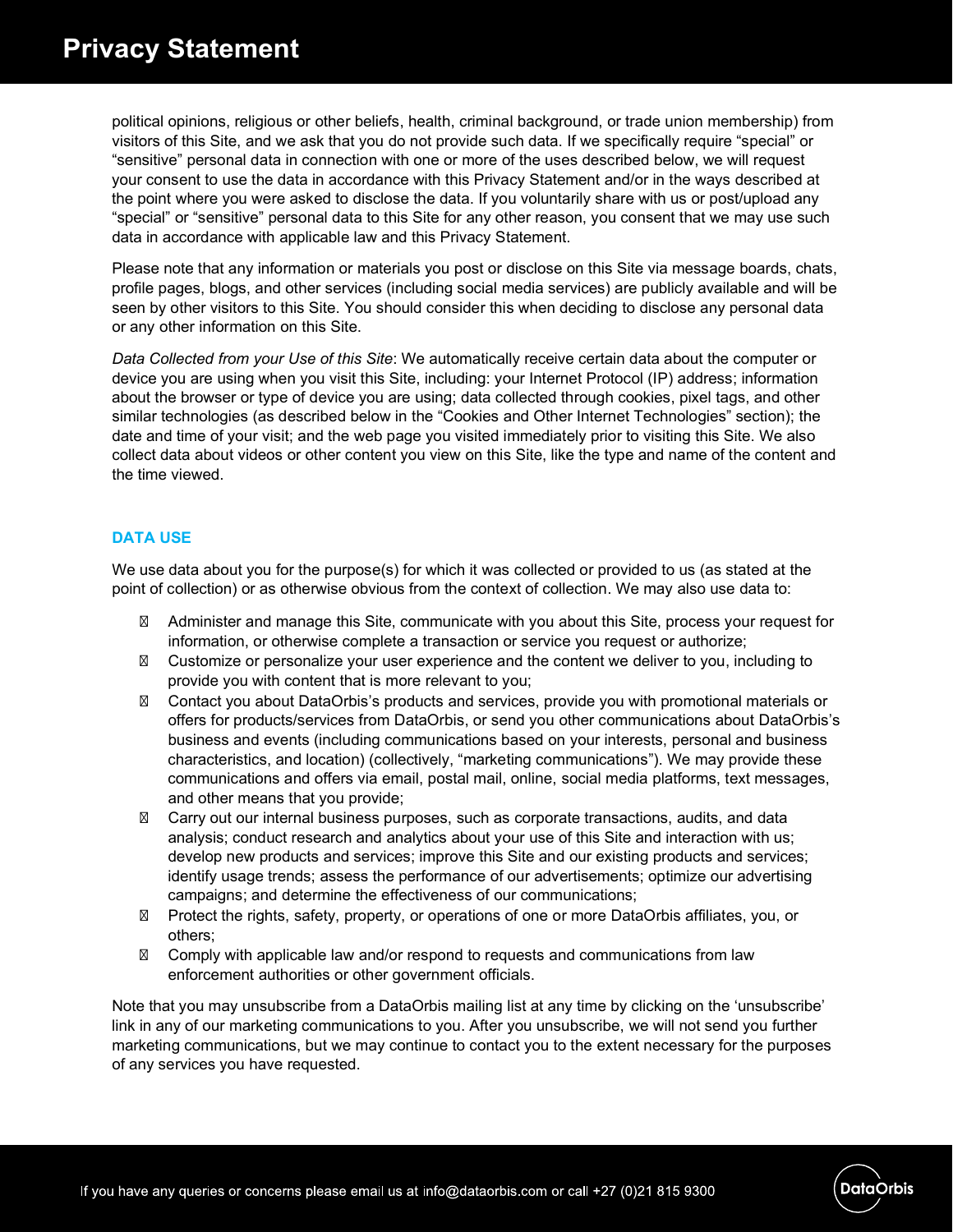We will never use your personal data to advertise, promote, or market third-party goods or services to you. Additionally, we will not license or publish any of your personal data. We do not and will not sell any personal data to third parties for their own commercial use.

# **BASIS FOR PERSONAL PROCESSING DATA**

Applicable law in certain countries requires us to set out the legal basis we rely on to process personal data.

*Consent:* We may rely on the consent that you provide us at the point of data collection or disclosure to us to process such data for the purposes outlined herein.

*Legitimate interests:* We may rely on our legitimate interests to process your personal data, provided that our interests are not overridden by your interests, fundamental rights, or freedoms. We may process your personal data in reliance on a legitimate interest in the effective and lawful operation of this Site and our businesses, as well as the effective delivery of information and services to you. We may have other legitimate interests and, if so, we will make clear what those interests are at the relevant point in time.

*Compliance with legal obligations:* We may process your personal data if necessary for us to comply with a legal obligation arising under an applicable law to which we are subject.

To the extent that we process any "special" or "sensitive" categories of personal data relating to you, we will do so because either: (i) you have given us your explicit consent to carry out such processing; (ii) the processing is necessary for the establishment, exercise, or defense of legal claims; or (iii) you have made the data manifestly public.

If you have questions or concerns about the legal basis upon which we collect and use your personal data, you can contact the Group Information Officer at Milana.Pretorius@Smollan.com.

# **DISCLOSURES OF PERSONAL DATA**

In connection with one or more of the purposes outlined in the "Data Use" section above, we may disclose your data to:

- Other entities within the Smollan group of companies;
- Third parties that provide services to us, such as system hosting, management, and support; data analysis; facilitation of advertisements; data backup; and data security and storage services;
- Relevant third parties as part of a corporate transaction, such as a reorganization, merger, sale, joint venture, assignment, transfer, or other disposition of all or any portion of our business, assets, or stock (including in connection with a bankruptcy or similar proceeding);
- Competent governmental and public authorities, in each case to comply with legal or regulatory obligations or requests; and
- Other third parties as we believe necessary or appropriate: (a) under applicable law; (b) to comply with legal process; (c) to enforce our terms and conditions; (d) to protect our operations and those of any of our affiliates; (e) to protect our rights, privacy, safety, or property, and/or those of our affiliates, you, or others; and (f) to allow us to pursue available remedies or limit damages that we may sustain.

In addition, this Site may contain content and plugins from social media platforms, like Facebook ("Like" button), Twitter ("Share to Twitter"), Linkedin, and others. These plugins allow you to share information from this Site to your timeline or account. When you connect to these services, the third parties may store

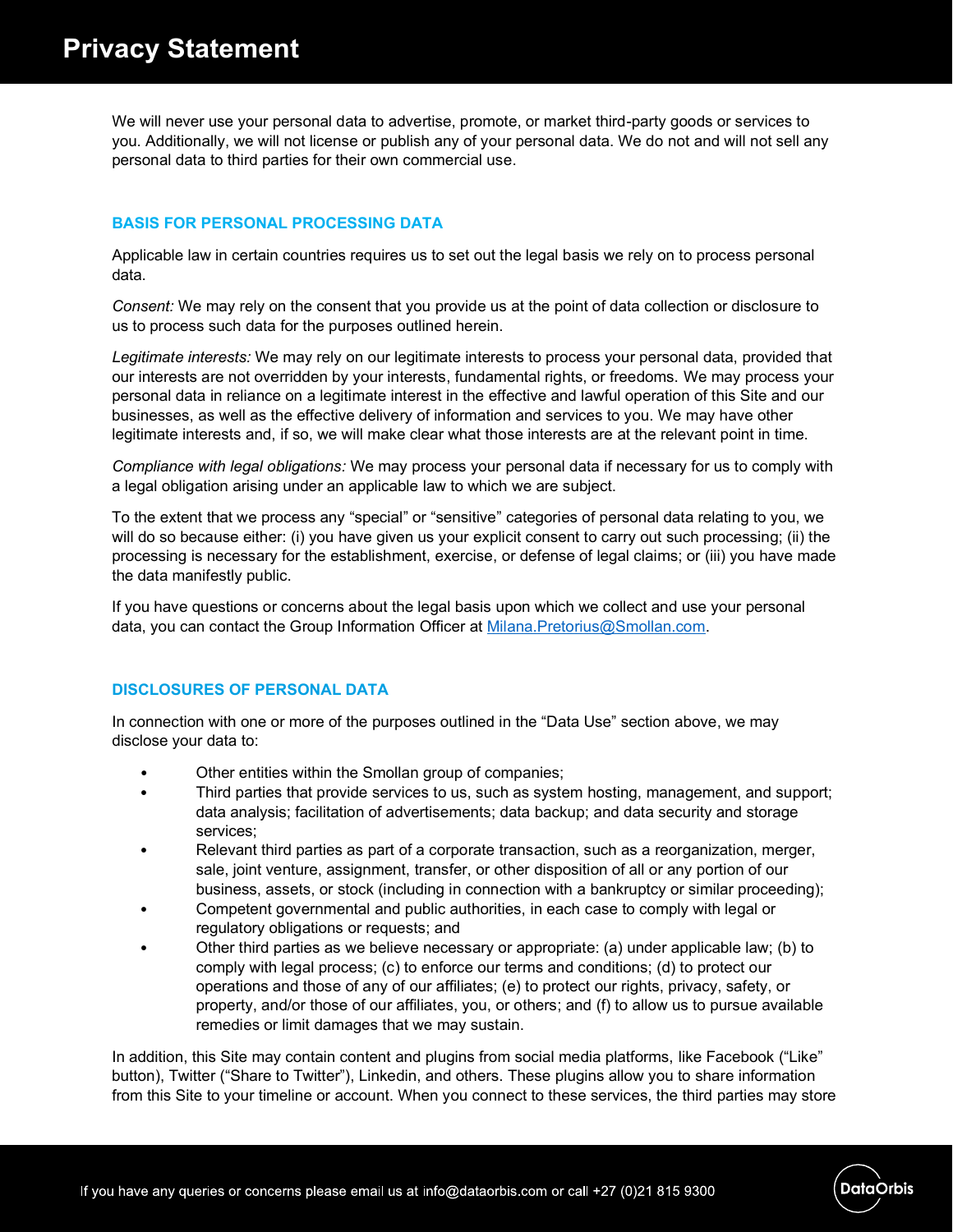and/or access data (including using cookies and other similar technologies) over which we do not have control.

If you are logged into one of your social media accounts while visiting a webpage on this Site that contains a social media plugin, the social media plugin may allow the relevant social media platform to receive information that you visited this Site and link it to your social media account. We do not control these third-party platforms, and information collected is governed by the privacy statement of the third party that provides the relevant platform. We encourage you to review these platforms' privacy statements for more information.

The disclosures described in this section may result in the transfer of your data to countries or regions with data protection laws that differ from those in your country of residence. By providing us with your data and using this Site, you are acknowledging that your data may be transferred to countries outside of your country of residence.

In cases where your data is transferred outside of your country of residence, we take steps to ensure that appropriate safeguards are in place to protect such data. If you are based in the EU/EEA, such safeguards may include a data transfer agreement with the data recipient based on standard contractual clauses or such other mechanism as is approved by the European Commission for transfers of personal data to third countries. For further details relating to the transfers described above and the adequate safeguards used with respect to such transfers, please contact the Group Information Officer at Milana.Pretorius@Smollan.com.

# **COOKIES AND OTHER INTERNET TECHNOLOGIES**

This Site uses cookies (i.e., small text files placed on your device) and similar technologies (e.g., pixels and pixel tags, ad tags, clear GIFs, and Javascript) – including cookies and technologies from third-party providers – to enable certain features and functionality and to collect additional information that helps us to improve this Site and our services. This Site may use session cookies (which expire when you close your browser) and persistent cookies (which remain on your device after you close your browser until you delete them, or they expire). We use these technologies for security purposes, to help you navigate this Site, to display information more effectively, to better serve you with tailored information on this Site, and to gather statistical information about how visitors use this Site to continually improve its design and functions.

If you do not want data to be collected from your device via cookies, most browsers have a setting that allows you to decline the use of cookies. Some features of this Site may not work properly if you decline the use of cookies. To learn more about cookies, please visit https://www.allaboutcookies.org/

*Google Analytics*: We use Google Analytics, a web analytics tool that may set cookies in your browser, to help us understand how visitors engage with this Site. To learn more about Google Analytics' data practices, please visit https://support.google.com/analytics/answer/6004245?hl=en. For opt-out options specific to Google Analytics, please visit https://tools.google.com/dlpage/gaoptout.

### **THIRD PARTY WEBSITES**

This Privacy Statement does not address, and we are not responsible for, the privacy practices of any third parties, including those that operate websites to which this Site links. The inclusion of a link on this Site does not imply that we or our affiliates endorse the practices of the linked website.



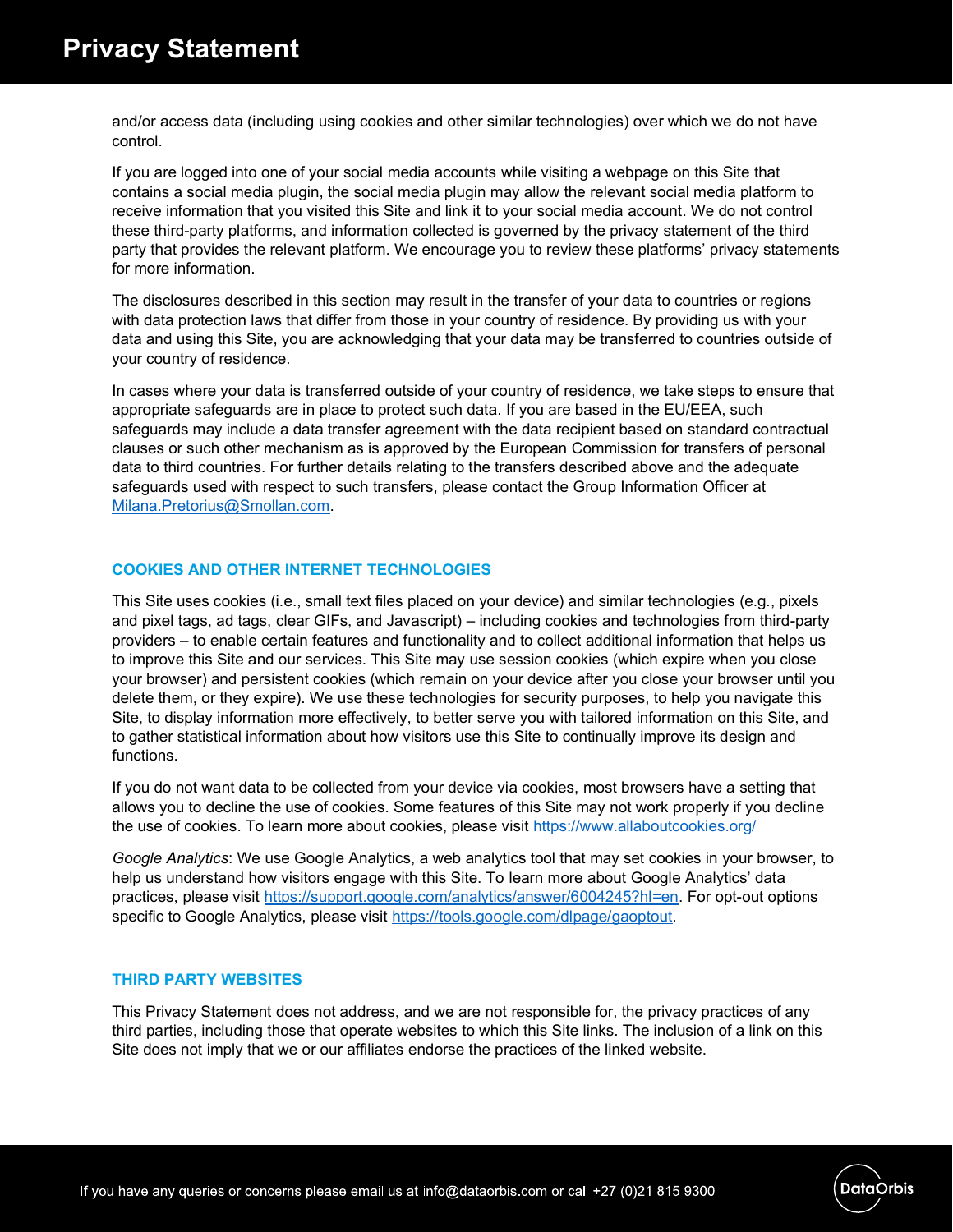## **DATA SECURITY**

We use reasonable organizational, technical, and administrative measures to protect data under our control. Unfortunately, no data transmission over the internet or data storage system can be guaranteed to be 100% secure. If you feel that the security of any of your data that we hold has been compromised, please immediately notify us in accordance with the "Contact Us" section below

# **EXERCISING YOUR RIGHTS**

You have choices about how your personal data is handled, and we are committed to providing you with reasonable access to your personal data and the ability to review and limit the use of such data in accordance with applicable law.

If you no longer want to receive electronic newsletters you signed up to receive or other marketing communications from DataOrbis, you can click on the 'unsubscribe' link at the bottom of such communications.

Depending on your country (or U.S. state) of residence, you may have the right to:

- be informed as to how your data is being used
- request confirmation that we are processing your personal data;
- request a copy of the personal data we hold about you;
- request that we update the personal data we hold about you or correct such data that is inaccurate or incomplete;
- restrict the way in which we use your personal data (e.g., if we have no legal right to keep using it) or limit our use of your personal data (e.g., if your personal data is inaccurate or unlawfully held);
- object to our processing of your personal data and/or request that we delete it;
- withdraw the consent that you have given us to process your personal data (where we process your personal data based on your consent);
- request that we delete the personal data we hold about you;
- data portability;
- object to or otherwise obtain clarity relating to how your data is used in relation to automated decision making and profiling; and
- lodge a complaint with the data protection or privacy authority in your country of residence regarding our processing of your personal data.

If you are interested in exercising one or more of the rights described above, you can submit a request to the Group Information Officer at Milana.Pretorius@Smollan.com. Please note that we may require proof of your identity before we can give effect to these rights.

We will not discriminate against you if you decide to exercise your rights under applicable law.

Only you or an "Authorized Agent" permitted to act on your behalf may submit a request. An "Authorized Agent" means a natural person or a business entity you have authorized to act on your behalf by providing your written permission. Please note, we may deny a request from an Authorized Agent if they do not submit proof that they have been authorized by you to act on your behalf.

Your request must:

- Provide sufficient information that allows us to reasonably verify you are the person about whom we collected personal data or an Authorized Agent; and
- Describe your request with sufficient detail that allows us to properly understand, evaluate, and respond to it.

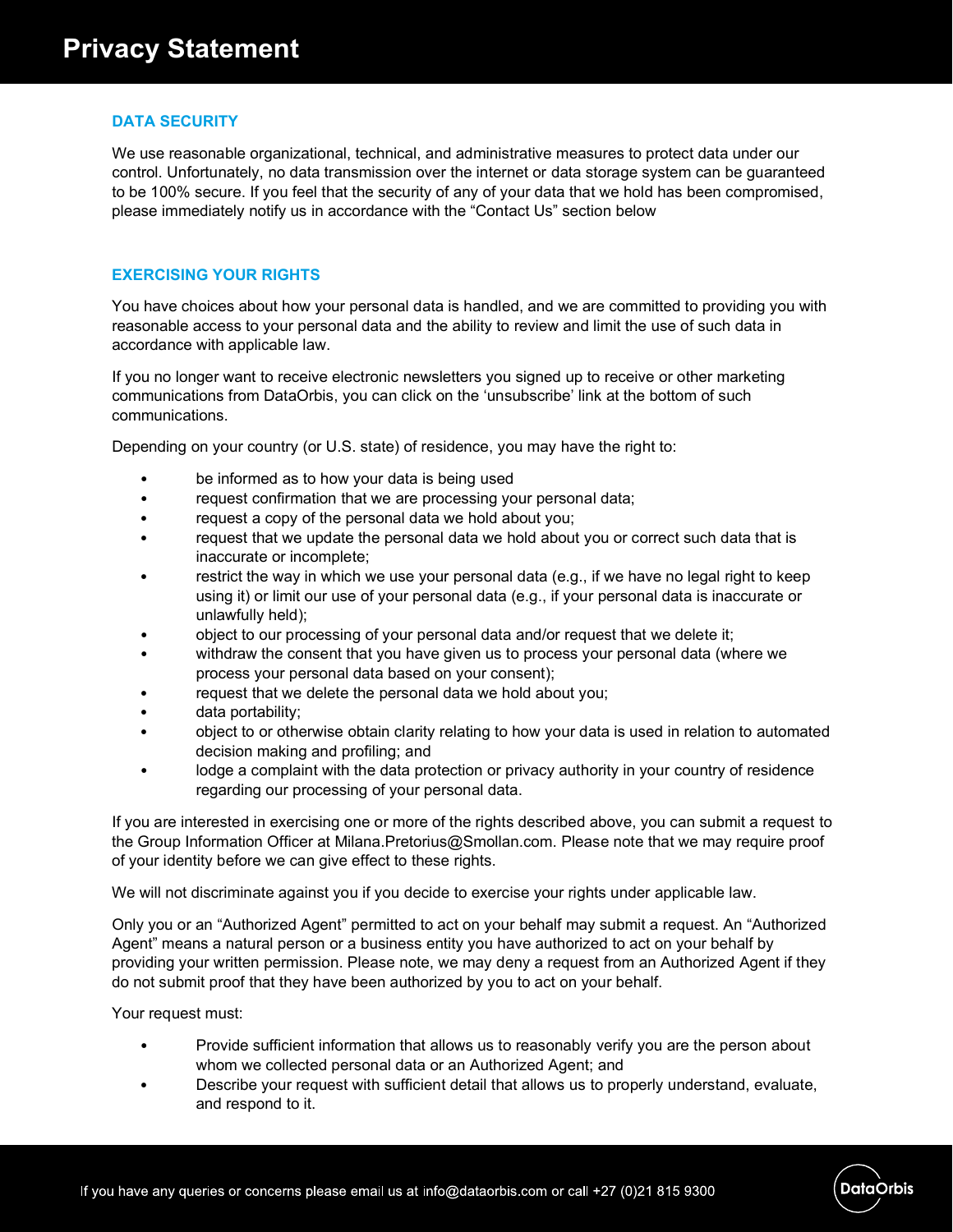To verify your identity, we will seek to match any personal data you provide when you (or an Authorized Agent) submit your request to any personal data we already maintain. If we are unable to verify your identity based on the data we maintain, we will let you know.

#### *Additional information for EU/EEA residents*

If you are unsatisfied with the way in which we have handled your personal data or any privacy query or request that you have raised to us, you have a right to complain to the appropriate National Data Protection Authority ("DPA"). To find the contact details of the DPA in your country of residence, please visit https://ec.europa.eu/newsroom/article29/item-detail.cfm?item\_id=612080.

### **DATA RETENTION**

We will retain your personal data only for those periods necessary to fulfill the various purposes outlined in this Privacy Statement unless a longer retention period is required or allowed by law.

## **USE OF THIS SITE BY MINORS**

We understand the importance of protecting the privacy of minors, especially in the online environment. This Site is not designed for or intentionally targeted at minors under the age of 18, and we request that minors not use this Site. We do not knowingly collect data from minors on this Site. If we become aware that we have received data from a person under the age of 18, we will take reasonable steps to delete such data from our records.

### **ACCURACY OF PERSONAL INFORMATION**

If your personally identifiable information changes, or if you no longer desire DataOrbis services, you may request us to correct, update, amend, delete/remove, or deactivate by contacting DataOrbis at the contact details below:

+27 860 435763 (0860 HELPME) OR generalcounsel@smollan.co.za

DataOrbis will take reasonable steps to correct or update such information.

Users have a right to access, object to, or oppose, for legitimate reasons, the processing of their personal data in accordance with the applicable laws. DataOrbis will respond to your request to access within 30 days.

DataOrbis reserves the right to charge you a reasonable fee to cover our expenses in this regard.

### **UPDATES TO THIS PRIVACY STATEMENT**

We may make changes to this Privacy Statement from time to time. The "Effective Date" at the top of this page shows when this Privacy Statement was last revised. Any changes will become effective when we post a revised version of this Privacy Statement on this Site. Your use of this Site is subject to the version of this Privacy Statement that is posted on this Site at the time of your visit. We encourage you to review this Privacy Statement periodically to remain informed about how we are protecting your data.

**DataOrbis**